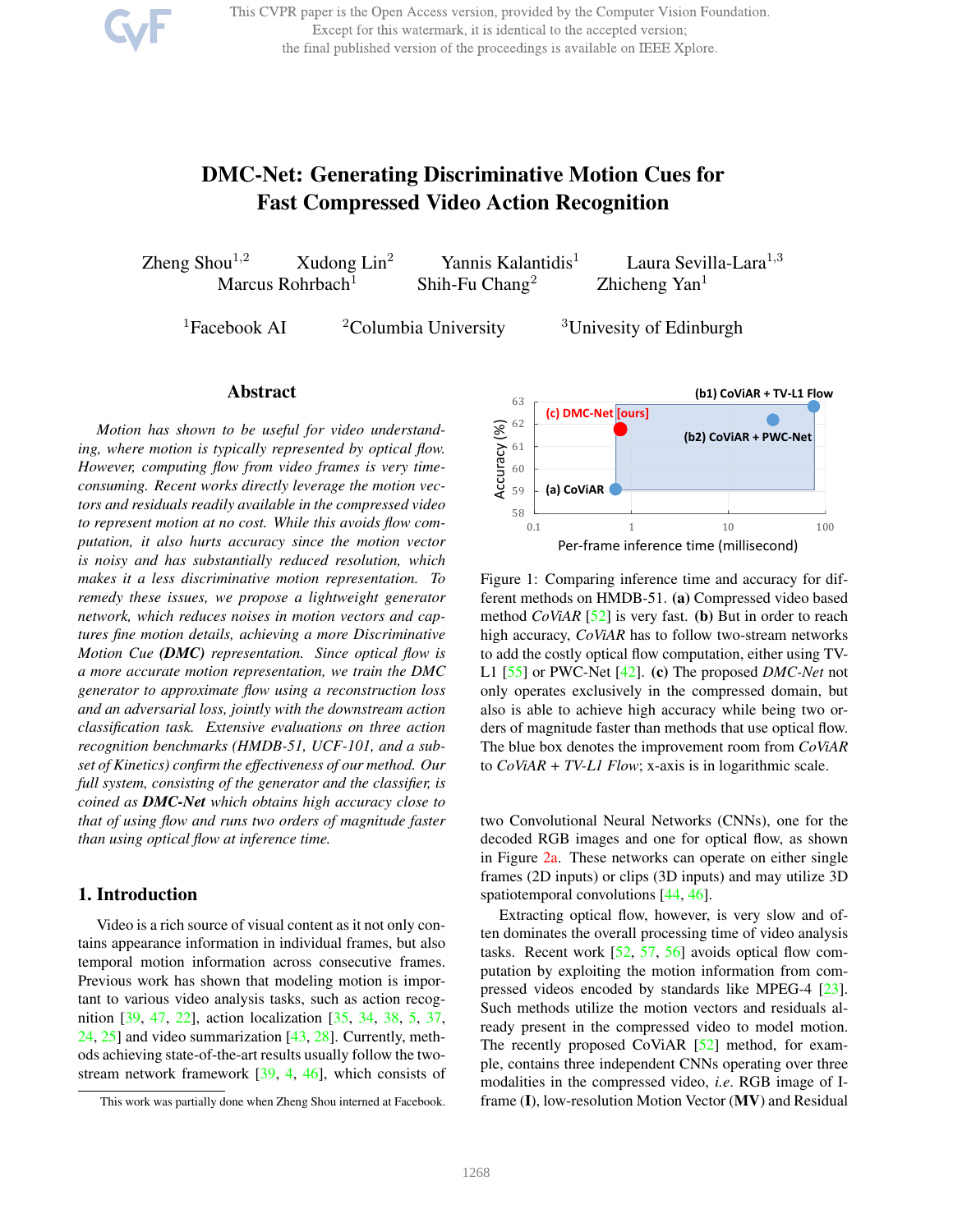



(c) DMC-Net (ours)

Figure 2: Illustrations of (a) the two-stream network [39], (b) the recent CoViAR  $[52]$  method that achieves high accuracy via fusing compressed video data and optical flow, and (c) our proposed DMC-Net. Unlike *CoViAR+Flow* that requires video decoding of RGB images and flow estimation, our DMC-Net operates exclusively in the compressed domain at inference time while using optical flow to learn to capture discriminative motion cues at training time.

(R). The predictions from individual CNNs are combined by late fusion. CoViAR runs extremely fast while modeling motion features (see Figure 2b). However, in order to achieve state-of-the-art accuracy, late fusion with optical flow is further needed (see Figure 1).

This performance gap is due to the motion vector being less informative and discriminative than flow. First, the spatial resolution of the motion vector is substantially reduced (*i.e*. 16x) during video encoding, and fine motion details, which are important to discriminate actions, are permanently lost. Second, employing two CNNs to process motion vectors and residuals separately ignores the strong interaction between them. Because the residual is computed as the difference between the raw RGB image and its reference frame warped by the motion vector. The residual is often well-aligned with the boundary of moving object, which is more important than the motion at other locations for action recognition according to [32]. Jointly modeling motion vectors and residuals, which can be viewed as coarse-scale and fine-scale motion feature respectively, can exploit the encoded motion information more effectively.

To address those issues, we propose a novel approach to learn to generate a Discriminative Motion Cue (DMC) representation by refining the noisy and coarse motion vectors. We develop a lightweight DMC generator network that operates on stacked motion vectors and residuals. This generator requires training signals from different sources to capture discriminative motion cues and incorporate highlevel recognition knowledge. In particular, since flow contains high resolution and accurate motion information, we encourage the generated DMC to resemble optical flow by using a pixel-level reconstruction loss. We also use an adversarial loss [13] to approximate the distribution of optical flow. Finally, the DMC generator is also supervised by the downstream action recognition classifier in an end-to-end manner, allowing it to learn motion cues that are discriminative for recognition.

During inference, the DMC generator is extremely efficient with merely *0.23* GFLOPs, and takes only *0.106 ms* per frame which is negligible compared with the time cost of using flow. In Figure 2c, we call our full model *DMC-Net*. Although optical flow is required during training, our method operates *exclusively in the compressed domain* at inference time and runs two orders of magnitude faster than methods using optical flow, as shown in Figure 1. Our contributions are summarized as follows:

- We propose DMC-Net, a novel and highly efficient framework that operates exclusively in the compressed video domain and is able to achieve high accuracy without requiring optical flow estimation.
- We design a lightweight generator network that can learn to predict discriminative motion cues by using optical flow as supervision and being trained jointly with action classifier. During inference, it runs two orders of magnitude faster than estimating flow.
- We extensively evaluate DMC-Net on 3 action recognition benchmarks, namely HMDB-51 [21], UCF-101  $[40]$  and a subset of Kinetics  $[20]$ , and demonstrate that it can significantly shorten the performance gap between state-of-the-art compressed video based methods with and without optical flow.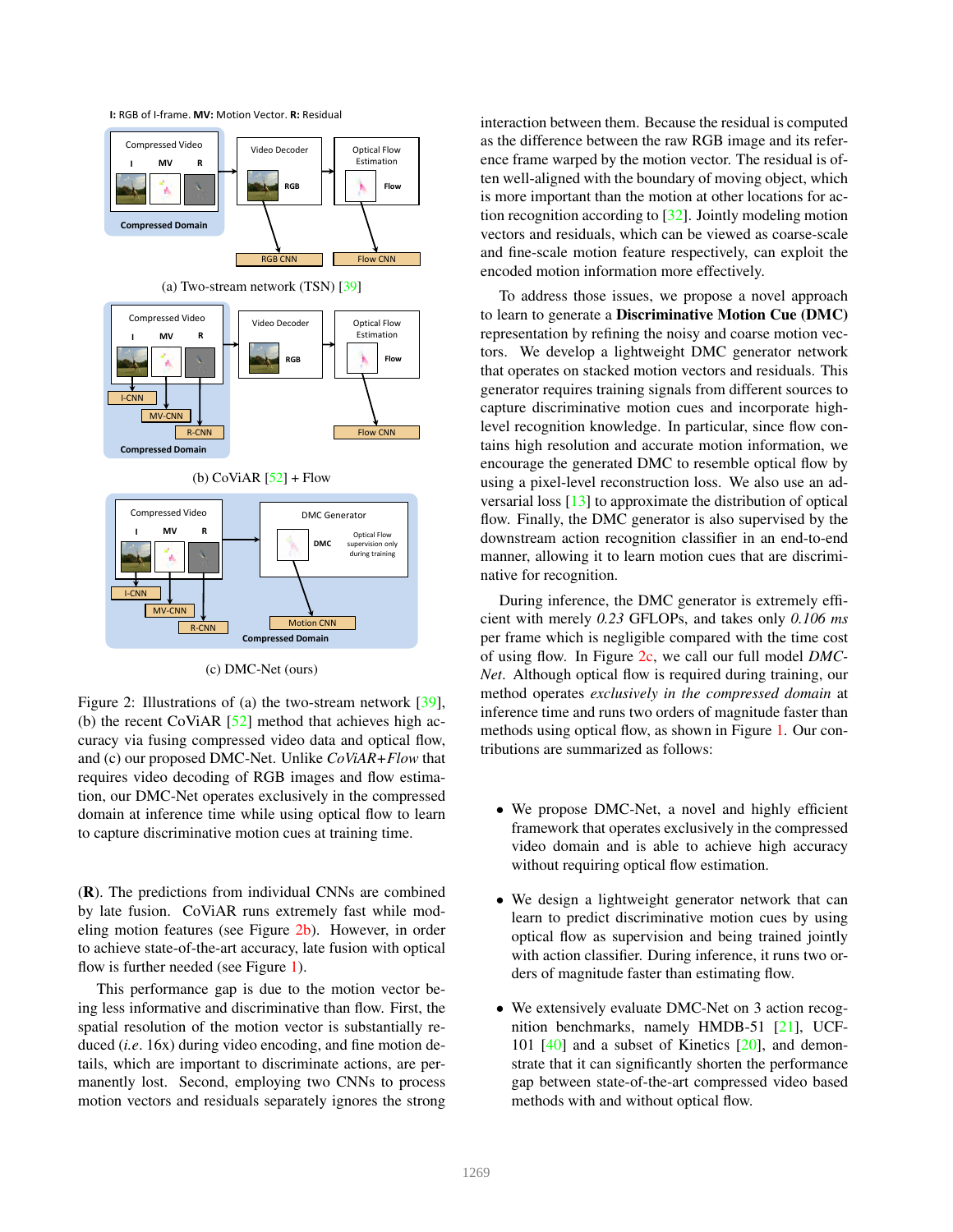# 2. Related Work

Video Action Recognition. Advances in action recognition are largely driven by the success of 2D ConvNets in image recognition. The original Two-Stream Network [39] employs separate 2D ConvNets to process RGB frames and optical flow, and merges their predictions by late fusion. Distinct from image, video possesses temporal structure and motion information which are important for video analysis. This motivates researchers to model them more effectively, such as 3D ConvNets [44, 4], Temporal Segment Network (TSN) [49], dynamic image networks [1], and Non-Local Network [50]. Despite the enormous amount of effort on modeling motion via temporal convolution, 3D ConvNets can still achieve higher accuracy when fused with optical flow [4, 46], which is unfortunately expensive to compute.

Compressed Video Action Recognition. Recently, a number of approaches that utilize the information present in the compressed video domain have been proposed. In the pioneering works [56, 57], Zhang *et al*. replaced the optical flow stream in two-stream methods by a motion vector stream, but it still needed to decode RGB image for P-frame and ignored other motion-encoding modalities in compressed videos such as the residual maps. More recently, the CoViAR method [52] proposed to exploit all data modalities in compressed videos, *i.e*. RGB I-frames, motion vectors and residuals to bypass RGB frame decoding. However, CoViAR fails to achieve performance comparable to that of two-stream methods, mainly due to the lowresolution of the motion vectors and the fact that motion vectors and residuals, although highly related, are processed by independent networks. We argue that, when properly exploited, the compressed video modalities have enough signals to allow us to capture more discriminative motion representation. We therefore explicitly learn such representation as opposed to relying on optical flow during inference. Motion Representation and Optical Flow Estimation. Traditional optical flow estimation methods explicitly model the displacement at each pixel between successive frames [15, 54, 7, 2]. In the last few years CNNs have successfully been trained to estimate the optical flow, including FlowNet  $[8, 17]$ , SpyNet  $[31]$  and PWC-Net  $[42]$ , and achieve low End-Point Error (EPE) on challenging benchmarks, such as MPI Sintel [3] and KITTI 2015 [29]. Im2Flow work [12] also shows optical flow can be hallucinated from still images. Recent work however, shows that accuracy of optical flow is not strongly correlated with accuracy of video recognition  $[33]$ . Thus, motion representation learning methods focus more on generating discriminative motion cues. Fan *et al*. [9] proposed to transform TV-L1 optical flow algorithm into a trainable sub-network, which can be jointly trained with downstream recognition network. Ng *et al*. [30] employs fully convolutional ResNet model to generate pixel-wise prediction of optical flow, and can be jointly trained with recognition network. Unlike optical flow estimation methods, our method does not aim to reduce EPE error. Also different from all above methods of motion representation learning which take decoded RGB frames as input, our method refines motion vectors in the compressed domain, and requires much less model capacity to generate discriminative motion cues.

## 3. Approach

In this section, we present our approach for generating *Discriminative Motion Cues (DMC)* from compressed video. The overall framework of our proposed DMC-Net is illustrated in Figure 3. In Section 3.1, we introduce the basics of compressed video and the notations we use. Then we design the DMC generator network in Section 3.2. Finally we present the training objectives in Section 3.3 and discuss inference in Section 3.4.

#### 3.1. Basics and Notations of Compressed Video

We follow CoViAR [52] and use MPEG-4 Part2 [23] encoded videos where every I-frame is followed by 11 consecutive P-frames. Three data modalities are readily available in MPEG-4 compressed video: (1) RGB image of I-frame (I); (2) Motion Vector (MV) records the displacement of each macroblock in a P-frame to its reference frame and typically a frame is divided into 16x16 macroblocks during video compression; (3) Residual  $(R)$  stores the RGB difference between a P-frame and its reference I-frame after motion compensation based on MV. For a frame of height H and width W, I and R have shape  $(3, H, W)$  and MV has shape  $(2, H, W)$ . But note that MV has much lower resolution in effect because its values within the same macroblock are identical.

#### 3.2. The Discriminative Motion Cue Generator

Input of the generator. Existing compressed video based methods directly feed motion vectors into a classifier to model motion information. This strategy is not effective in modeling motion due to the characteristics of MV: (1) MV is computed based on simple block matching, making MV noisy and (2) MV has substantially lower resolution, making MV lack fine motion details. In order to specifically handle these characteristics of MV, we aim to design a lightweight generation network to reduce noise in MV and capture more fine motion details, outputting DMC as a more discriminative motion representation.

To accomplish this goal, MV alone may not be sufficient. According to  $[32]$ , the motion nearby object boundary is more important than the motion at other locations for action recognition. We also notice R is often well-aligned with the boundary of moving objects. Moreover, R is strongly correlated with MV as it is computed as the difference between the original frame and its reference I-frame compensated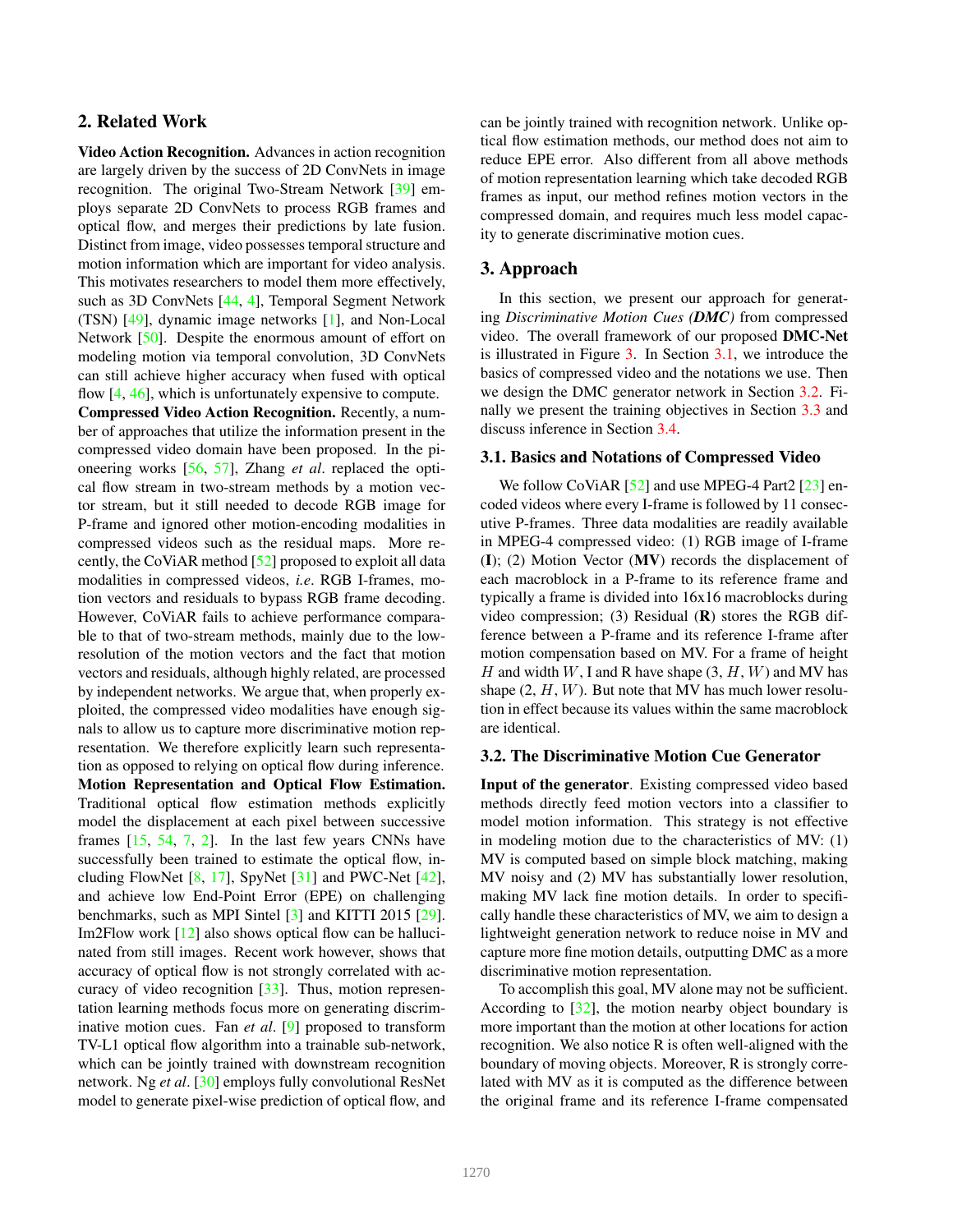

Figure 3: The framework of our Discriminative Motion Cue Network (DMC-Net). Given the stacked residual and motion vector as input, the DMC generator reduces noise in the motion vector and captures more fine motion details, outputting a more discriminative motion cue representation which is used by a small classification network to classify actions. In the training stage, we train the DMC generator and the action classifier jointly using three losses. In the test stage, only the modules highlighted in pink are used.

| Network Architecture         | <b>GFLOPs</b> |
|------------------------------|---------------|
| $C3D$ [44]                   | 38.5          |
| Res3D-18 [45]                | 19.3          |
| ResNet-152 [14]              | 11.3          |
| ResNet-18 [14]               | 1.78          |
| DMC generator (PWC-Net [42]) | 36.15         |
| DMC generator [ours]         | 0.23          |

Table 1: Computational complexity of different networks. Input has height 224 and width 224.

| Layer             | Input size   | Output size | Filter config |
|-------------------|--------------|-------------|---------------|
| conv <sub>0</sub> | 5, 224, 224  | 8.224.224   | 8, 3x3, 1, 1  |
| conv1             | 13.224.224   | 8.224.224   | 8, 3x3, 1, 1  |
| conv2             | 21, 224, 224 | 6, 224, 224 | 6, 3x3, 1, 1  |
| conv3             | 27, 224, 224 | 4, 224, 224 | 4, 3x3, 1, 1  |
| conv4             | 31, 224, 224 | 2, 224, 224 | 2, 3x3, 1, 1  |
| conv <sub>5</sub> | 33.224.224   | 2, 224, 224 | 2, 3x3, 1, 1  |

Table 2: The architecture of our Discriminative Motion Cue (DMC) generator network which takes stacked motion vector and residual as input. Input/output size follows the format of #channels, height, width. Filter configuration follows the format of #filters, kernel size, stride, padding.

using MV. Therefore, we propose to stack MV and R as input into the DMC generator, as shown in Figure 3. This allows utilizing the motion information in MV and R as well as the correlation between them, which cannot be modeled by separate CNNs as in the current compressed video works [52, 57, 56].

Generator network architecture. Quite a few deep generation networks have been proposed for optical flow estimation from RGB images. One of these works is PWC-Net [42], which achieves SoTA performance in terms of both End Point Error (EPE) and inference speed. We therefore choose to base our generator design principles on the ones used by PWC-Net. It is worth noting that PWC-Net takes decoded RGB frames as input unlike our proposed method operating only in the compressed domain.

Directly adopting the network architecture of the flow estimator network in PWC-Net for our DMC generator leads to high GFLOPs as indicated in Table 1. To achieve high efficiency, we have conducted detailed architecture search experimentally to reduce the number of filters in each convolutional layer of the flow estimator network in PWC-Net, achieving the balance between accuracy and complexity. Furthermore, since our goal is to refine MV, we propose to add a shortcut connection between the input MV and the output DMC, making the generator to directly predict the refinements which are added on MV to obtain DMC.

Table 2 shows the network architecture of our DMC generator: 6 convolutional layers are stacked sequentially with all convolutional layers densely connected [16]. Every convolutional filter has a 3x3 kernel with stride 1 and padding 1. Each convolutional layer except conv5 is followed by a Leaky ReLU  $[26]$  layer, where the negative slope is 0.1.

As shown in Table 1, our DMC generator only requires 0.63% GFLOPs used by the flow estimator in PWC-Net if it were adopted to implement our DMC generator. Also, Table 1 compares our DMC generator with other popular network architectures for video analysis including framelevel models (ResNet-18 and ResNet-152 [14]) and cliplevel models (C3D [44] and Res3D [45]). We observe that the complexity of DMC generator is orders of magnitude smaller compared to that of other architectures, which makes it running much faster. In the supplementary material, we explored a strategy of using two consecutive networks to respectively rectify errors in MV and capture fine motion details while this did not achieve better accuracy.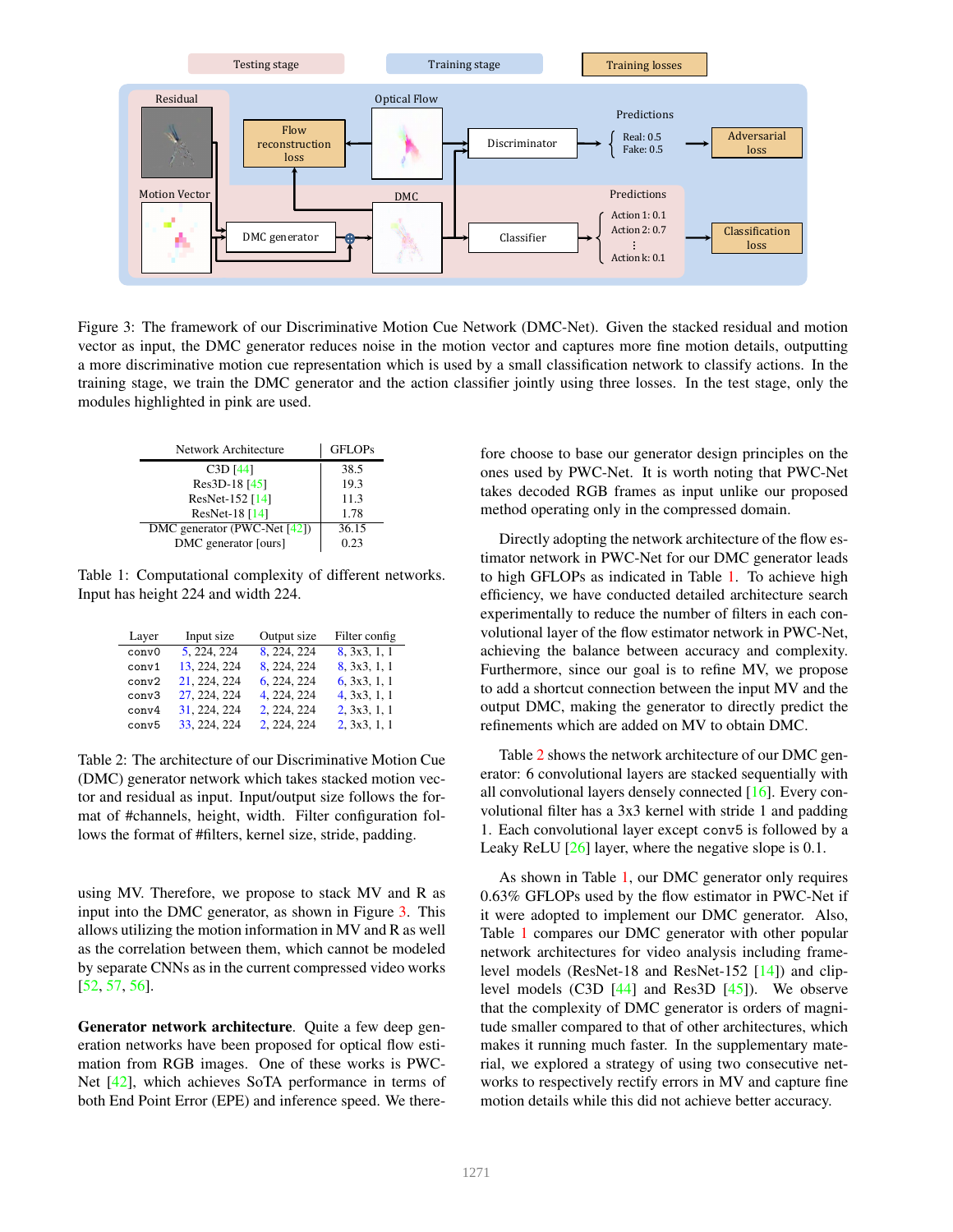#### 3.3. Flow-guided, Discriminative Motion Cues

Compared to MV, optical flow exhibits more discriminative motion information because: (1) Unlike MV is computed using simple block matching, nowadays dense flow estimation is computed progressively from coarse scales to fine scales [55]. (2) Unlike MV is blocky and thus misses fine details, flow keeps the full resolution of the corresponding frame. Therefore we propose to guide the training of our DMC generator using optical flow. To this end, we have explored different ways and identify three effective training losses as shown in Figure 3 to be presented in the following: a flow reconstruction loss, an adversarial loss, and a downstream classification loss.

## 3.3.1 Optical Flow Reconstruction Loss

First, we minimize the per-pixel difference between the generated DMC and its corresponding optical flow. Following Im2Flow [12] which approximates flow from a single RGB image, we use the Mean Square Error (MSE) reconstruction loss  $\mathcal{L}_{mse}$  defined as:

$$
\mathcal{L}_{\text{mse}} = \mathbb{E}_{\mathbf{x} \sim p} \| \mathcal{G}_{\text{DMC}}(\mathbf{x}) - \mathcal{G}_{\text{OF}}(\mathbf{x}) \|_{2}^{2}, \qquad (1)
$$

where  $p$  denotes the set of P-frames in the training videos, E stands for computing expectation,  $\mathcal{G}_{\text{DMC}}(\mathbf{x})$  and  $\mathcal{G}_{\text{OF}}(\mathbf{x})$ respectively denote the DMC and optical flow for the corresponding input frame  $x$  sampled from  $p$ . Since only some regions of flow contain discriminative motion cues that are important for action recognition, in the supplementary material we have explored weighting the flow reconstruction loss to encourage attending to the salient regions of flow. But this strategy does not achieve better accuracy.

## 3.3.2 Adversarial Loss

As pointed out by previous works [27], the MSE loss implicitly assumes that the target data is drawn from a Gaussian distribution and therefore tends to generate smooth and blurry outputs. This in effect results in less sharp motion representations especially around boundaries, making the generated DMC less discriminative. Generative Adversarial Networks (GAN) [13] has been proposed to minimize the Jensen−Shannon divergence between the generative model and the true data distribution, making these two similar. Thus in order to help our DMC generator learn to approximate the distribution of optical flow data, we further introduce an adversarial loss. Note that unlike GAN which samples from random noise, adversarial loss samples from the input dataset, which already has large variability [27].

Let our DMC generator  $\mathcal{G}_{\text{DMC}}$  be the Generator in the adversarial learning process. As shown in Figure 3, a Discriminator D is introduced to compete with  $\mathcal{G}_{\text{DMC}}$ . D is instantiated by a binary classification network that takes as input either real optical flow or fake samples generated via our DMC generator. Then  $D$  outputs a two-dimensional vector that is passed through a softmax operation to obtain the probability  $P_{\mathcal{D}}$  of the input being *Real*, *i.e.* flow versus *Fake*, *i.e.* DMC.  $\mathcal{G}_{\text{DMC}}$  and  $\mathcal{D}$  are trained in an alternating manner:  $G_{\text{DMC}}$  is fixed when  $D$  is being optimized, and vice versa.

During training  $\mathcal{D}, \mathcal{G}_{\text{DMC}}$  is fixed and is only used for inference. D aims to classify the generated DMC as Fake and classify flow as Real. Thus the adversarial loss for training  $\mathcal{D}$  is:

$$
\mathcal{L}_{\text{adv}}^D = \mathbb{E}_{\mathbf{x} \sim p}[-\log P_{\mathcal{D}}(\text{Fake}|\mathcal{G}_{\text{DMC}}(\mathbf{x})) - \log P_{\mathcal{D}}(\text{Real}|\mathcal{G}_{\text{OF}}(\mathbf{x}))],
$$
\n(2)

where  $p$  denotes the set of P-frames in the training set and  $\mathcal{G}_{\text{DMC}}(\mathbf{x})$  and  $\mathcal{G}_{\text{OF}}(\mathbf{x})$  respectively represent the DMC and optical flow for each input P-frame x.

During training  $\mathcal{G}_{\text{DMC}}$ ,  $\mathcal{D}$  is fixed.  $\mathcal{G}_{\text{DMC}}$  is encouraged to generate DMC that is similar and indistinguishable with flow. Thus the adversarial loss for training  $\mathcal{G}_{\text{DMC}}$  is:

$$
\mathcal{L}_{\text{adv}}^G = \mathbb{E}_{\mathbf{x} \sim p}[-\log P_{\mathcal{D}}(\text{Real}|\mathcal{G}_{\text{DMC}}(\mathbf{x}))],\qquad(3)
$$

which can be trained jointly with the other losses designed for training the DMC generator in an end-to-end fashion, as presented in Section 3.3.3.

Through the adversarial training process,  $\mathcal{G}_{\text{DMC}}$  learns to approximate the distribution of flow data, generating DMC with more fine details and thus being more similar to flow. Those fine details usually capture discriminative motion cues and are thus important for action recognition. We present details of the discriminator network architecture in the supplementary material.

## 3.3.3 The Full Training Objective Function

Semantic classification loss. As our final goal is to create motion representation that is discriminative with respect to the downstream action recognition task, it is important to train the generator jointly with the follow-up action classifier. We employ the softmax loss as our action classification loss, denoted as  $\mathcal{L}_{cls}$ .

The full training objective. Our whole model is trained with the aforementioned losses putting together in an endto-end manner. The training process follows the alternating training procedure stated in Section 3.3.2. During training the discriminator,  $D$  is trained while the DMC generator  $\mathcal{G}_{\text{DMC}}$  and the downstream action classifier are fixed. The full training objective is to minimize the adversarial loss

We relax the notational rigor and use  $\mathcal{G}_{OF}(\mathbf{x})$  to refer to the optical flow corresponding to the frame  $x$ , although for many optical flow algorithms the input would be a pair of frames.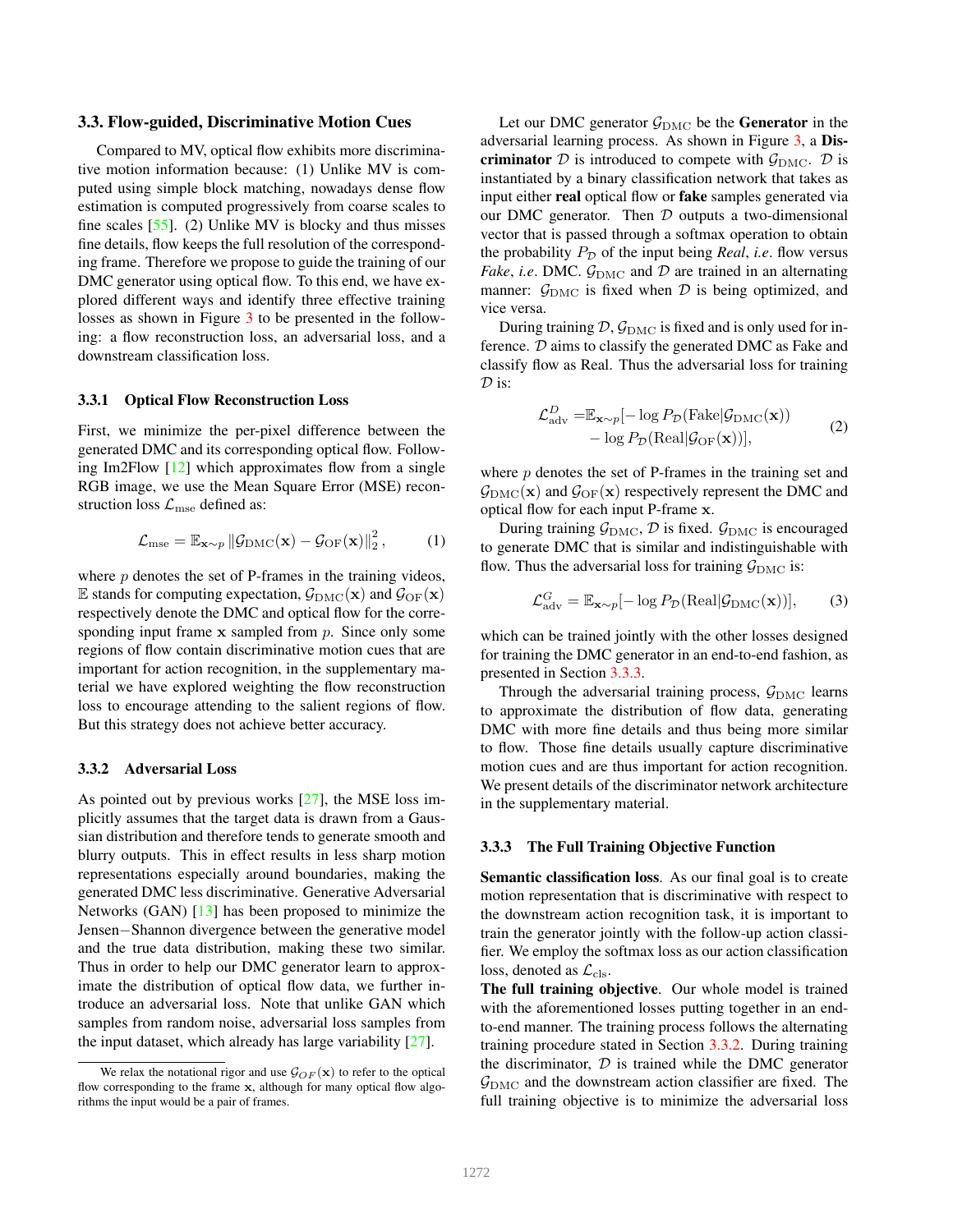

Figure 4: Accuracy vs. speed on 3 benchmarks. Results on UCF-101 and HMDB-51 are averaged over 3 splits. (b1) and (b2) use ResNet-18 to classify flow and (c) also uses ResNet-18 to classify DMC. The proposed *DMC-Net* not only operates exclusively in the compressed domain, but also is able to achieve higher accuracy than (a) while being two orders of magnitude faster than methods that use optical flow. The blue area indicates the improvement room from (a) to (b1).

 $\mathcal{L}^D_{\text{adv}}$  in Equation 2. During training the generator  $\mathcal{G}_{\text{DMC}}$ ,  $D$  is fixed while the DMC generator  $G_{\text{DMC}}$  and the downstream action classifier are trained jointly with the following full training objective to be minimized:

$$
\mathcal{L}_{\text{cls}} + \alpha \cdot \mathcal{L}_{\text{mse}} + \lambda \cdot \mathcal{L}_{\text{adv}}^G,\tag{4}
$$

where  $\mathcal{L}_{\text{mse}}$  is given by Equation 1,  $\mathcal{L}_{\text{adv}}^G$  is given by Equation 3, and  $\alpha$ ,  $\lambda$  are balancing weights.

## 3.4. Inference

As shown in Figure 3, despite having three losses jointly trained end-to-end, our DMC-Net is actually quite efficient during inference: basically first the generator outputs DMC and then the generated DMC is fed into the classification network to make action class prediction. We compare our inference speed with other methods in Section 4.4.

## 4. Experiments

In this section, we first detail our experimental setup, present quantitative analysis of our model, and finally compare with state-of-the-art methods.

## 4.1. Datasets and Evaluation

UCF-101 [41]. This dataset contains 13,320 videos from 101 action categories, along with 3 public train/test splits. HMDB-51 [21]. This dataset contains 6,766 videos from 51 action categories, along with 3 public train/test splits. Kinetics-n50. From the original Kinetics-400 dataset [4], we construct a subset referred as Kinetics-n50 in this paper. We keep all 400 categories. For each class, we randomly sample 30 videos from the original training set as our training videos and randomly sample 20 videos from the original validation set as our testing videos. We evaluate on the full set in the supplementary material.

Evaluation protocol. All videos in the above datasets have single action label out of multiple classes. Thus we evaluate top-1 video-level class prediction accuracy.

## 4.2. Implementation Details

Training. For I, MV, and R, we follow the exactly same setting as used in CoViAR [52]. Note that I employs ResNet152 classifier; MV and R use ResNet-18 classifier. To ensure efficiency, DMC-Net also uses ResNet-18 to classify DMC in the whole paper unless we explicitly point out. To allow apple-to-apple comparisons between DMC and flow, we also choose frame-level ResNet-18 classifier as the flow CNN shown in Figure  $2b$ . TV-L1 [54] is used for extracting optical flow to guide the training of our DMC-Net. All videos are resized to  $340\times256$ . Random cropping of  $224\times224$  and random flipping are used for data augmentation. More details are in the supplementary material.

Testing. For I, MV, and R, we follow the exactly same setting as in CoViAR [52]: 25 frames are uniformly sampled for each video; each sampled frame has 5 crops augmented with flipping; all 250 ( $25 \times 2 \times 5$ ) score predictions are averaged to obtain one video-level prediction. For DMC, we following the same setting except that we do not use cropping and flipping, which shows comparable accuracy but requires less computations. Finally, we follow CoViAR [52] to obtain the final prediction via fusing prediction scores from all modalities (*i.e*. I, MV, R, and DMC).

#### 4.3. Model Analysis

How much gain DMC-Net can improve over CoViAR? Figure 4 reports accuracy on all three datasets. CoViAR + TV-L1 and CoViAR + PWC-Net follow two-stream methods to include an optical flow stream computed by TV-L1 [55] and PWC-Net  $[42]$  respectively. CoViAR + TV-L1 can be regard as our upper bound for improving accuracy because TV-L1 flow is used to guide the training of DMC-Net. By only introducing a lightweight DMC generator, our DMC-Net significantly improves the accuracy of CoViAR to approach  $CoViAR + Flow$ . Figure 5 shows that the generated DMC has less noisy signals such as those in the background area and DMC captures fine and sharp details of motion boundary, leading to the accuracy gain over CoViAR. How effectiveness is each proposed loss? On HMDB-51, when only using the classification loss, the accuracy of DMC-Net is 60.5%; when using the classification loss and the flow reconstruction loss, the accuracy is improved to 61.5%; when further including the adversarial training loss, DMC-Net eventually achieves 61.8% accuracy. As in-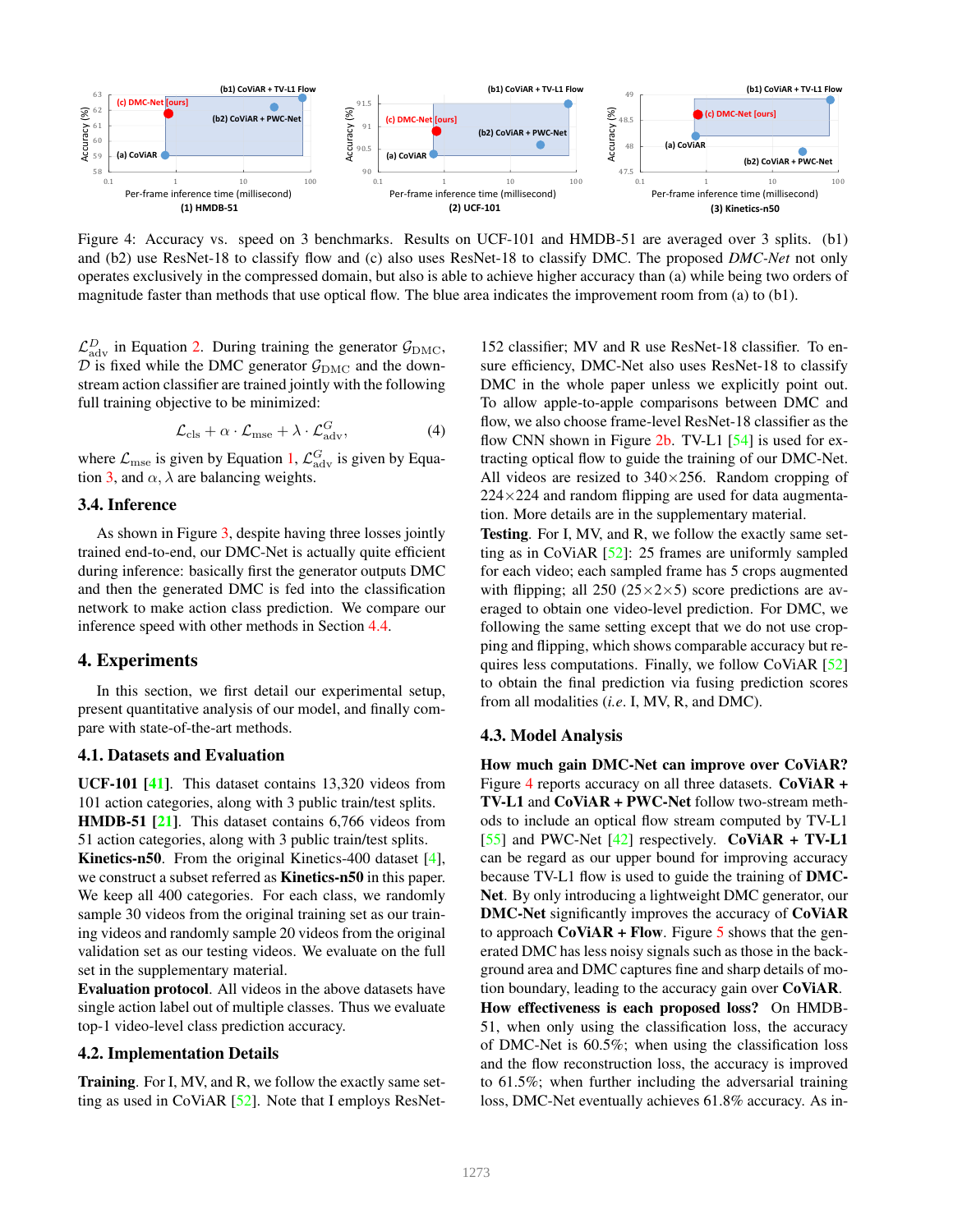|              |             | Two-Stream Method |                |        | Compressed Video     |                             |                                        |                    |
|--------------|-------------|-------------------|----------------|--------|----------------------|-----------------------------|----------------------------------------|--------------------|
|              |             |                   | $(RGB + Flow)$ |        | <b>Based Methods</b> |                             | Generator                              | Generator $+$ Cls. |
|              |             | BN-Inception      | ResNet152      | CoViAR | DMC-Net [ours]       |                             |                                        |                    |
|              | Preprocess  | 75.0              | 75.0           | 0.46   | 0.46                 |                             | Time $(ms)$ / FPS                      | Time $(ms)$ / FPS  |
| Time<br>(ms) |             |                   |                |        |                      | Deepflow $\lceil 51 \rceil$ | 1449.2 / 0.7                           | 1449.5/0.7         |
|              | CNN(S)      | 1.6               | 7.5            | 0.59   | 0.89                 | Flownet $2.0$ [17]          | 220.8 / 4.5                            | 221.0 / 4.5        |
|              | Total $(S)$ | 76.6              | 82.5           | 1.05   | 1.35                 |                             |                                        |                    |
|              | CNN(C)      | 0.9               | 4.0            | 0.22   | 0.30                 | TVNet $[9]$                 | 83.3/12.0                              | 83.5/12.0          |
|              |             |                   |                |        |                      | PWC-Net $[42]$              | 28.6 / 35.0                            | 28.8/34.8          |
|              | Total $(C)$ | 75.9              | 79.0           | 0.68   | 0.76                 | <b>DMC-Net [ours]</b>       | 0.1/9433.9                             | 0.3/3333.3         |
| <b>FPS</b>   | CNN(C)      | 1111.1            | 250.0          | 4545.4 | 3333.3               |                             |                                        |                    |
|              | Total $(C)$ | 13.1              | 12.6           | 1470.5 | 1315.7               |                             | (b) DMC Net ye flow estimation methods |                    |

(a) DMC-Net vs. Two-stream methods and CoViAR

(b) DMC-Net vs. flow estimation methods

Table 3: Comparisons of per-frame inference speed. (a) Comparing our DMC-Net to the two-stream methods [18, 14] and the CoViAR method [52]. We consider two scenarios of forwarding multiple CNNs sequentially and concurrently, denoted by S and C respectively. We measure CoViAR's CNN forwarding time using our own implementation as mentioned in Section 4.4 and numbers are comparable to those reported in [52]. (b) Comparing our DMC-Net to deep network based optical flow estimation and motion representation learning methods, whose numbers are quoted from [9]. CNNs in DMC-Net are forwarded concurrently. All networks have batch size set to 1. For the classifier (denoted as Cls.), all methods use ResNet-18.



Figure 5: A Cartwheel example (top) and a PlayingTabla (bottom) example. All images in one row correspond to the same frame. For the Cartwheel example, these noisy blocks in the background (highlighted by two red circles) are reduced in our DMC. For the PlayingTabla example, our DMC exhibits sharper and more discriminative motion cues around hands (highlighted by the red circle) than our DMC w/o the adversarial loss during training. Better viewed in color.

dicated by previous literature [19], using an adversarial loss without a reconstruction loss often introduces artifacts.

#### 4.4. Inference Speed

Following [52], we measure the average per-frame running time, which consists of the time for data pre-processing and the time for CNN forward pass. For the CNN forward pass, both the scenarios of forwarding multiple CNNs sequentially and concurrently are considered. Detailed results can be found in Table  $3$  (a). Results of **two-stream methods** are quoted from [52]. Due to the need of decoding compressed video into RGB frames and then computing optical flow, its pre-process takes much longer time than compressed video based methods. DMC-Net accepts the same inputs as CoViAR and thus CoViAR and DMC-Net have the same pre-processing time. As for the CNN forwarding time of compressed video based methods, we measure CoViAR and DMC-Net using the exactly same implementation as stated in Section 4.2 and the same experimental setup: we use one NVIDIA GeForce GTX 1080 Ti and set the batch size of each CNN to 1 while in practice the speed can be further improved to utilize larger batch size. Despite adding little computational overhead on CoViAR, DMC-Net is still significantly faster than the conventional two-stream methods.

**Deepflow** [51], **Flownet** [17] and **PWC-Net** [42] have been proposed to accelerate optical flow estimation by using deep networks. TVNet [9] was proposed to generate even better motion representation than flow with fast speed. Those estimated flow or generated motion representation can replace optical flow used in two-stream methods to go through a CNN for classification. We combine these meth-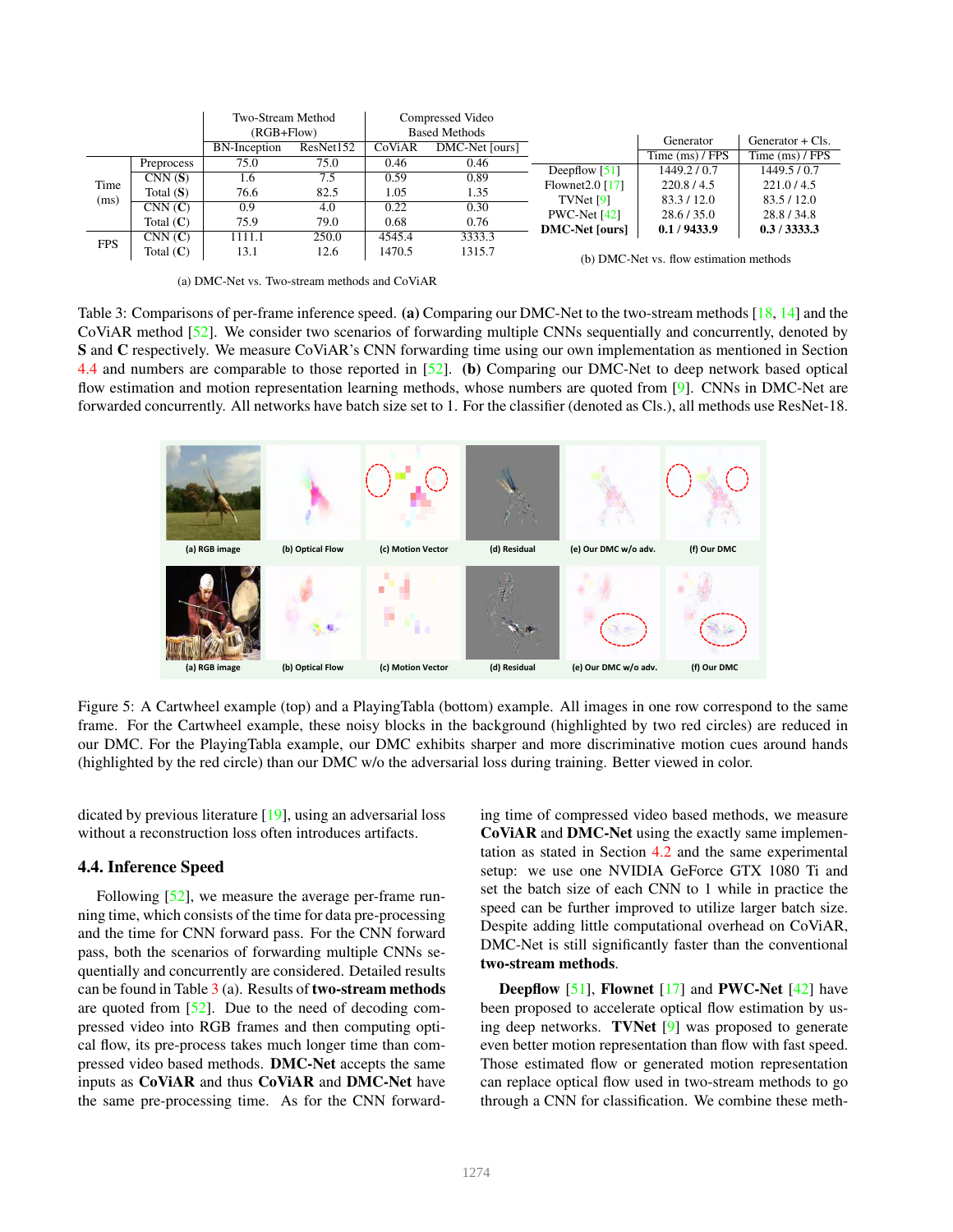|                                            | $HMDB-51$     | <b>UCF-101</b> |  |  |  |
|--------------------------------------------|---------------|----------------|--|--|--|
| <b>Compressed video based methods</b>      |               |                |  |  |  |
|                                            |               |                |  |  |  |
| $EMV-CNN [56]$                             | 51.2 (split1) | 86.4           |  |  |  |
| DTMV-CNN [57]                              | 55.3          | 87.5           |  |  |  |
| $CoViAR$ [52]                              | 59.1          | 90.4           |  |  |  |
| DMC-Net (ResNet-18) [ours]                 | 62.8          | 90.9           |  |  |  |
| DMC-Net (I3D) [ours]                       | 71.8          | 92.3           |  |  |  |
|                                            |               |                |  |  |  |
| Decoded video based methods (RGB only)     |               |                |  |  |  |
| <b>Frame-level classification</b>          |               |                |  |  |  |
| ResNet-50 $[14]$                           | 48.9          | 82.3           |  |  |  |
| ResNet-152 [14]                            | 46.7          | 83.4           |  |  |  |
| <b>Motion representation learning</b>      |               |                |  |  |  |
| ActionFlowNet (2-frames) [30]              | 42.6          | 71.0           |  |  |  |
| ActionFlowNet [30]                         | 56.4          | 83.9           |  |  |  |
| PWC-Net $(ResNet-18) + CoViAR [42]$        | 62.2          | 90.6           |  |  |  |
| TVMet [9]                                  | 71.0          | 94.5           |  |  |  |
| Spatio-temporal modeling                   |               |                |  |  |  |
| C3D [44]                                   | 51.6          | 82.3           |  |  |  |
| Res3D [45]                                 | 54.9          | 85.8           |  |  |  |
| ARTNet [48]                                | 70.9          | 94.3           |  |  |  |
| $MF-Net [6]$                               | 74.6          | 96.0           |  |  |  |
| S3D [53]                                   | 75.9          | 96.8           |  |  |  |
| <b>I3D RGB [4]</b>                         | 74.8          | 95.6           |  |  |  |
| $I3D RGB + DMC-Net (I3D)$ [ours]           | 77.8          | 96.5           |  |  |  |
|                                            |               |                |  |  |  |
| Decoded video based methods $(RGB + Flow)$ |               |                |  |  |  |
| Two-stream [39]                            | 59.4          | 88.0           |  |  |  |
| Two-Stream fusion $[11]$                   | 65.4          | 92.5           |  |  |  |
| I3D[4]                                     | 80.7          | 98.0           |  |  |  |
| $R(2+1)D$ [46]                             | 78.7          | 97.3           |  |  |  |

Table 4: Accuracy averaged over all three splits on HMDB-51 and UCF-101 for both state-of-the-art compressed video based methods and decoded video based methods.

ods with a ResNet-18 classifier in Table 3 (b). We can see that our DMC generator runs much faster than these stateof-the-art motion representation learning methods.

## 4.5. Comparisons with Compressed Video Methods

As shown in the top section of Table 4, DMC-Net outperforms all other methods that operate in the compressed video domain, *i.e*. CoViAR [52], EMV-CNN [56] and DTMV-CNN [57]. Our method outperforms methods like [56, 57] that the output of the MV classifier is trained to approximate the output of the optical flow classifier. We believe this is because of the fact that approximating the classification output directly is not ideal, as it does not explicitly address the issues that MV is noisy and low-resolutional. By generating a more discriminative motion representation DMC, we are able to get features that are highly discriminative for the downstream recognition task. Furthermore, our DMC-Net can be combined with these classification networks of high capacity and trained in an end-to-end manner. DMC-Net (I3D) replaces the classifier from ResNet-18 to I3D, achieving significantly higher accuracy and outperforming a number of methods that require video decoding. Our supplementary material discusses the speed of I3D.

## 4.6. Comparisons with Decoded Video Methods

In this section we compare DMC-Net to approaches that require decoding all RGB images from compressed video. Some only use the RGB images, while others adopt the twostream method [39] and further require computing flow.

RGB only. As shown in Table 4, decoded video methods only based on RGB images can be further divided into three categories. (1) Frame-level classification: 2D CNNs like ResNet-50 and ResNet-152 [14] have been experimented in  $[10]$  to classify each frame individually and then employ simple averaging to obtain the video-level prediction. Due to lacking motion information, frame-level classification underperforms DMC-Net. (2) Motion representation learning: In Table 4, we evaluate PWC-Net (ResNet-18) + CoViAR which feeds estimated optical flow into a ResNet-18 classifier and then fuses the prediction with CoViAR. The accuracy of PWC-Net (ResNet-18) +  $CoViAR$  is not as good as DMC-Net because our generated DMC contains more discriminative motion cues that are complementary to MV. For TVNet [9], the authors used BN-Inception [18] to classify the generated motion representation and then fuse the prediction with a RGB CNN. The accuracy of TVNet is better DMC-Net (ResNet-18) thanks to using a strong classifier but is worse than our DMC-Net (I3D). (3) Spatiotemporal modeling: There are also a lot of works using CNN to model the spatio-temporal patterns across multiple RGB frames to implicitly capture motion patterns. It turns out that our DMC-Net discovers motion cues that are complementary to such spatio-temporal patterns: I3D RGB + DMC-Net (I3D) improves I3D RGB via incorporating predictions from our DMC-Net (I3D).

RGB + Flow. As shown in Table 4, the state-of-the-art accuracy is belonging to the two-stream methods  $[20, 46]$ , which combine predictions made from a RGB CNN and an optical flow CNN. But as discussed in Section 4.4, extracting optical flow is quite time-consuming and thus these two-stream methods are much slower than our DMC-Net.

## 5. Conclusion

In this paper, we introduce DMC-Net, a highly efficient deep model for video action recognition in the compressed video domain. Evaluations on 3 action recognition benchmarks lead to substantial gains in accuracy over prior work, without the assistance of computationally expensive flow. The supplementary materials can be found in [36].

## 6. Acknowledgment

Zheng Shou would like to thank the support from Wei Family Private Foundation when Zheng was at Columbia.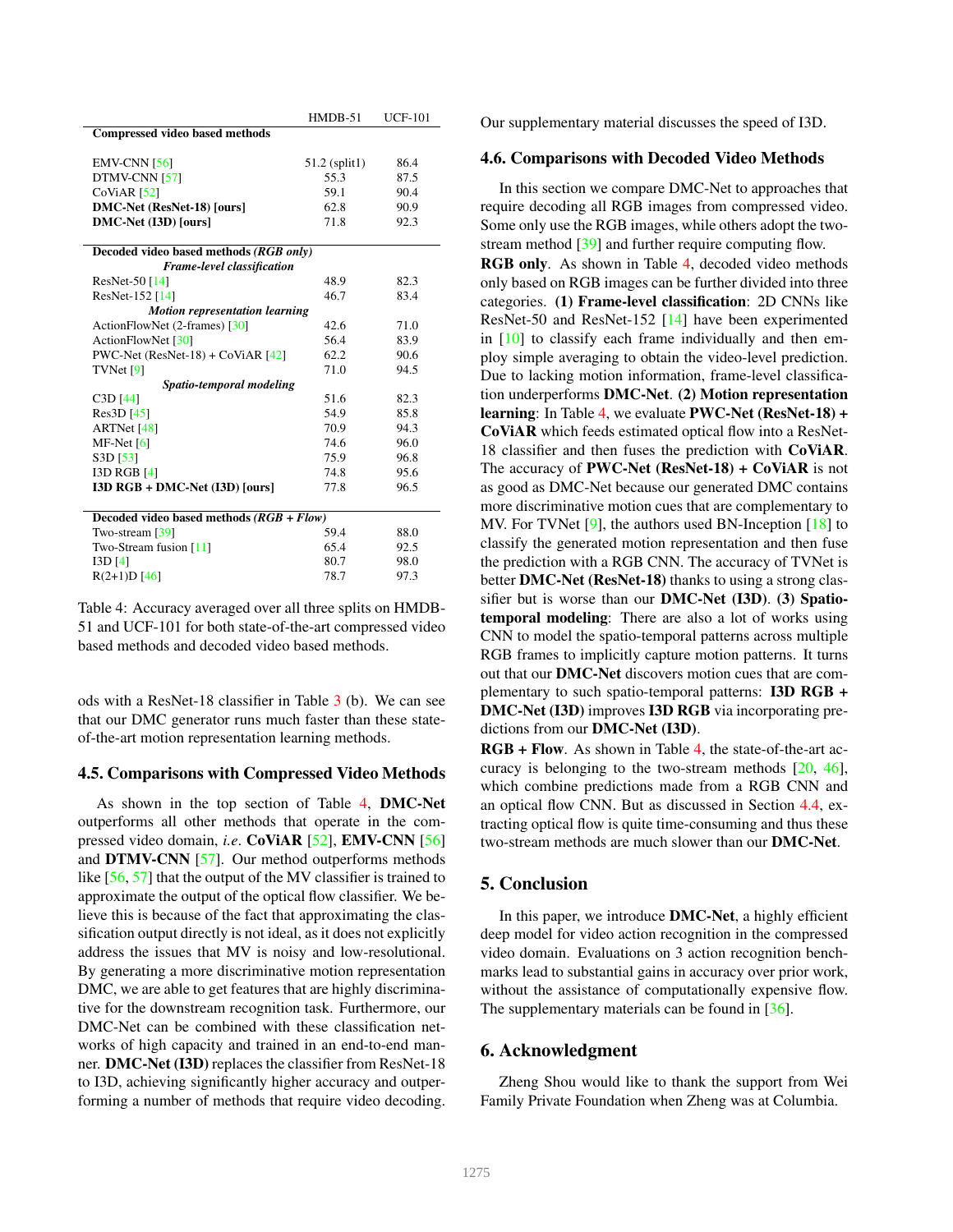# References

- [1] Hakan Bilen, Basura Fernando, Efstratios Gavves, and Andrea Vedaldi. Action recognition with dynamic image networks. *IEEE transactions on pattern analysis and machine intelligence*, 2018. 3
- [2] Andrés Bruhn, Joachim Weickert, and Christoph Schnörr. Lucas/kanade meets horn/schunck: Combining local and global optic flow methods. *International journal of computer vision*, 61(3):211–231, 2005. 3
- [3] D. J. Butler, J. Wulff, G. B. Stanley, and M. J. Black. A naturalistic open source movie for optical flow evaluation. In A. Fitzgibbon et al. (Eds.), editor, *European Conf. on Computer Vision (ECCV)*, Part IV, LNCS 7577, pages 611–625. Springer-Verlag, Oct. 2012. 3
- [4] Joao Carreira and Andrew Zisserman. Quo vadis, action recognition? a new model and the kinetics dataset. In *CVPR*, 2017. 1, 3, 6, 8
- [5] Yu-Wei Chao, Sudheendra Vijayanarasimhan, Bryan Seybold, David A Ross, Jia Deng, and Rahul Sukthankar. Rethinking the faster r-cnn architecture for temporal action localization. In *Proceedings of the IEEE Conference on Computer Vision and Pattern Recognition*, pages 1130–1139, 2018. 1
- [6] Yunpeng Chen, Yannis Kalantidis, Jianshu Li, Shuicheng Yan, and Jiashi Feng. Multi-fiber networks for video recognition. In *ECCV*, 2018. 8
- [7] J Lewis M Black D Sun, S Roth. Learning optical flow. In *ECCV*, 2008. 3
- [8] Alexey Dosovitskiy, Philipp Fischer, Eddy Ilg, Philip Hausser, Caner Hazirbas, Vladimir Golkov, Patrick Van Der Smagt, Daniel Cremers, and Thomas Brox. Flownet: Learning optical flow with convolutional networks. In *Proceedings of the IEEE International Conference on Computer Vision*, pages 2758–2766, 2015. 3
- [9] Lijie Fan, Wenbing Huang, Stefano Ermon Chuang Gan, Boqing Gong, and Junzhou Huang. End-to-end learning of motion representation for video understanding. In *Proceedings of the IEEE Conference on Computer Vision and Pattern Recognition*, pages 6016–6025, 2018. 3, 7, 8
- [10] Christoph Feichtenhofer, Axel Pinz, and Richard P Wildes. Spatiotemporal multiplier networks for video action recognition. In *2017 IEEE Conference on Computer Vision and Pattern Recognition (CVPR)*, 2017. 8
- [11] Christoph Feichtenhofer, Axel Pinz, and Andrew Zisserman. Convolutional two-stream network fusion for video action recognition. In *Proceedings of the IEEE Conference on Computer Vision and Pattern Recognition*, 2016. 8
- [12] Ruohan Gao, Bo Xiong, and Kristen Grauman. Im2flow: Motion hallucination from static images for action recognition. In *CVPR*, 2018. 3, 5
- [13] Ian Goodfellow, Jean Pouget-Abadie, Mehdi Mirza, Bing Xu, David Warde-Farley, Sherjil Ozair, Aaron Courville, and Yoshua Bengio. Generative adversarial nets. In *NIPS*, 2014. 2, 5
- [14] Kaiming He, Xiangyu Zhang, Shaoqing Ren, and Jian Sun. Deep residual learning for image recognition. In *CVPR*, 2016. 4, 7, 8
- [15] Berthold KP Horn and Brian G Schunck. Determining optical flow. *Artificial intelligence*, 17(1-3):185–203, 1981. 3
- [16] Gao Huang, Zhuang Liu, Laurens Van Der Maaten, and Kilian Q Weinberger. Densely connected convolutional networks. In *CVPR*, 2017. 4
- [17] Eddy Ilg, Nikolaus Mayer, Tonmoy Saikia, Margret Keuper, Alexey Dosovitskiy, and Thomas Brox. Flownet 2.0: Evolution of optical flow estimation with deep networks. In *IEEE conference on computer vision and pattern recognition (CVPR)*, volume 2, page 6, 2017. 3, 7
- [18] Sergey Ioffe and Christian Szegedy. Batch normalization: Accelerating deep network training by reducing internal covariate shift. In *ICML*, 2015. 7, 8
- [19] Phillip Isola, Jun-Yan Zhu, Tinghui Zhou, and Alexei A Efros. Image-to-image translation with conditional adversarial networks. *arXiv preprint*, 2017. 7
- [20] Will Kay, Joao Carreira, Karen Simonyan, Brian Zhang, Chloe Hillier, Sudheendra Vijayanarasimhan, Fabio Viola, Tim Green, Trevor Back, Paul Natsev, et al. The kinetics human action video dataset. *arXiv preprint arXiv:1705.06950*, 2017. 2, 8
- [21] Hildegard Kuehne, Hueihan Jhuang, Estíbaliz Garrote, Tomaso Poggio, and Thomas Serre. Hmdb: a large video database for human motion recognition. In *Computer Vision (ICCV), 2011 IEEE International Conference on*, pages 2556–2563. IEEE, 2011. 2, 6
- [22] Ivan Laptev, Marcin Marszalek, Cordelia Schmid, and Benjamin Rozenfeld. Learning realistic human actions from movies. In *Computer Vision and Pattern Recognition, 2008. CVPR 2008. IEEE Conference on*, pages 1–8. IEEE, 2008. 1
- [23] Didier Le Gall. Mpeg: A video compression standard for multimedia applications. *Communications of the ACM*, 1991. 1, 3
- [24] Tianwei Lin, Xu Zhao, and Zheng Shou. Single shot temporal action detection. In *Proceedings of the 2017 ACM on Multimedia Conference*, pages 988–996. ACM, 2017. 1
- [25] Tianwei Lin, Xu Zhao, and Zheng Shou. Temporal convolution based action proposal: Submission to activitynet 2017. *arXiv preprint arXiv:1707.06750*, 2017. 1
- [26] Andrew L Maas, Awni Y Hannun, and Andrew Y Ng. Rectifier nonlinearities improve neural network acoustic models. In *Proc. icml*, volume 30, page 3, 2013. 4
- [27] Michael Mathieu, Camille Couprie, and Yann LeCun. Deep multi-scale video prediction beyond mean square error. *ICLR*, 2016. 5
- [28] Engin Mendi, Hélio B Clemente, and Coskun Bayrak. Sports video summarization based on motion analysis. *Computers & Electrical Engineering*, 39(3):790–796, 2013. 1
- [29] Moritz Menze, Christian Heipke, and Andreas Geiger. Joint 3d estimation of vehicles and scene flow. In *ISPRS Workshop on Image Sequence Analysis (ISA)*, 2015. 3
- [30] Joe Yue-Hei Ng, Jonghyun Choi, Jan Neumann, and Larry S Davis. Actionflownet: Learning motion representation for action recognition. In *2018 IEEE Winter Conference on Applications of Computer Vision (WACV)*, pages 1616–1624. IEEE, 2018. 3, 8